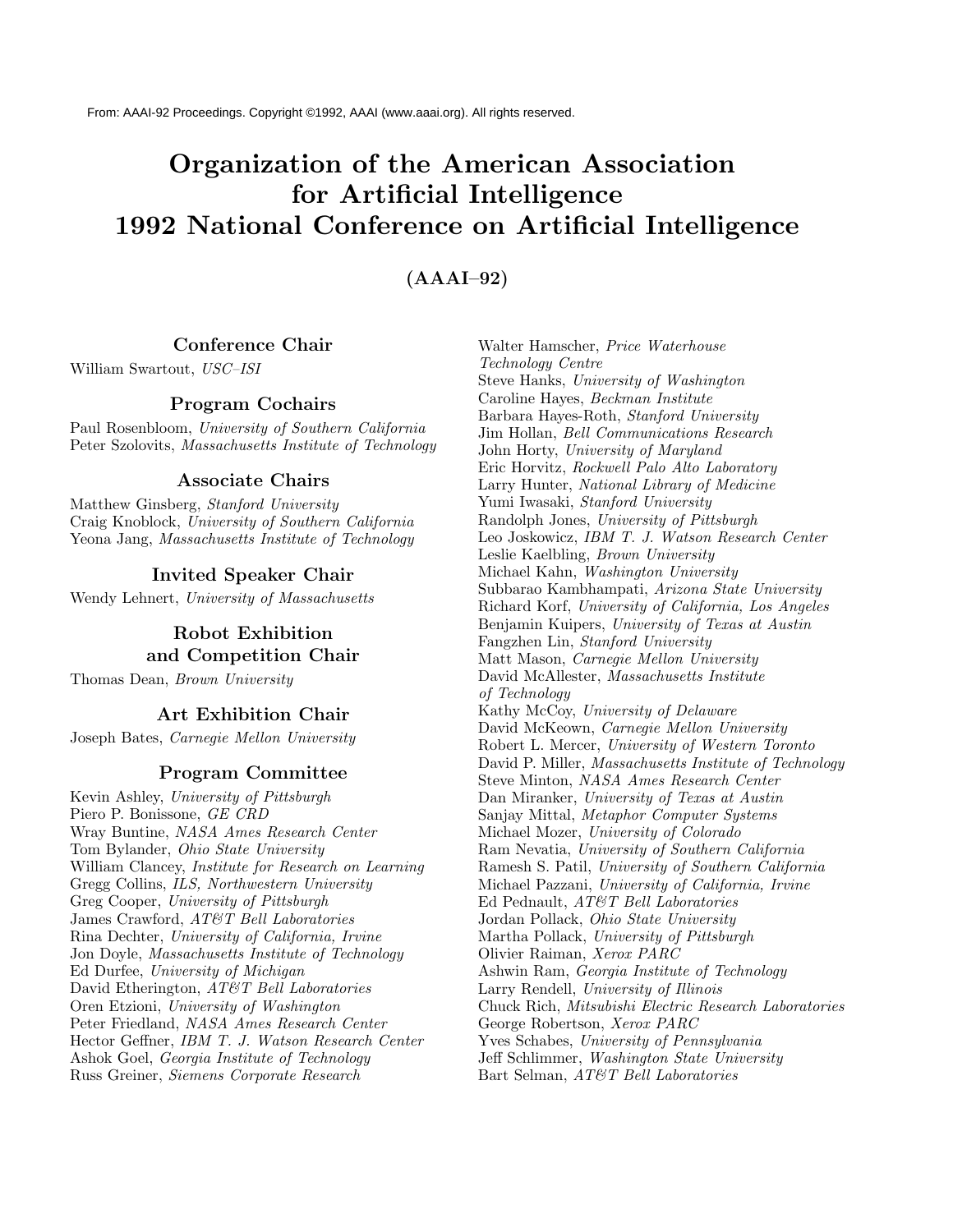Jude Shavlik, University of Wisconsin Mark Shirley, Xerox PARC Yoav Shoham, Stanford University Stephen F. Smith, Carnegie Mellon University Richard Sproat, AT&T Bell Laboratories Lynn Stein, MIT AI Lab Sal Stolfo, Columbia University Devika Subramanian, Cornell University Rich Sutton, GTE Laboratories Katia P. Sycara, Carnegie Mellon University Milind Tambe, Carnegie Mellon University Jeff Van Baalen, University of Wyoming Dan Weld, University of Washington Mike Wellman, Wright-Patterson Air Force Base Brian Williams, Xerox PARC Beverly Woolf, University of Massachusetts at Amherst Ken Yip, Yale University

#### **Auxiliary Reviewers**

Kristin Bennett, University of Wisconsin Gunnar Blix, University of Illinois Prasad Chalasani Kevin Cherkauer, University of Wisconsin Ken Church, AT&T Bell Laboratories Mark Craven, University of Wisconsin Brian Falkenhainer, Xerox PARC Tim Griffin Steve Hampson, University of California, Irvine Don Hindle Julia Hirschberg, AT&T Bell Laboratories Scott Hunter, Cornell University Rich Maclin, University of Wisconsin Ambuj Mahanti, University of Maryland Ganesh Mani, University of Wisconsin Dave Opitz, University of Wisconsin Peter Patel-Schneider, AT&T Bell Laboratories Fernando Pereira, AT&T Bell Laboratories Eduardo Pérez, University of Illinois Harish Ragavan Lisa Rau, General Electric Company Enrique H. Ruspini, SRI International Charles Squires David Tcheng, University of Illinois Larry Watanabe, University of Illinois Adam Webber, Cornell University Ron Williams, Northeastern University Der-Shung Yang, University of Illinois Derek Zahn

## **AAAI Officials**

**President:** Patrick Hayes, Stanford University **President-Elect:** Barbara Grosz, Harvard University

**Past President:** Daniel G. Bobrow, Xerox Palo Alto Research Center **Secretary-Treasurer:** Bruce Buchanan, University of Pittsburgh

#### **Councilors (through 1992)**

Kenneth D. Forbus, Northwestern University Howard Shrobe, Symbolics/MIT William Swartout, USC-ISI J. Martin Tenenbaum, EITech

#### **Councilors (through 1993)**

Mark Fox, University of Toronto Barbara Hayes-Roth, Stanford University Thomas Dietterich, Oregon State University Richard Fikes, Stanford University

## **Councilors (through 1994)**

Jaime Carbonell, Carnegie Mellon University Paul Cohen, University of Massachusetts Elaine Kant, Schlumberger Laboratory for Computer Science Candy Sidner, Digital Equipment Corporation

#### **Standing Committees**

**Conference Chair:** William Swartout, University of Southern California– ISI

**Finance Chair:** Bruce Buchanan, University of Pittsburgh

**Publications Chair:** Mark Fox, University of Toronto

**Scholarship Chair:** Barbara Hayes-Roth, Stanford University

**Symposium Chair:** Peter Patel-Schneider, AT&T Bell Laboratories

**Symposium Cochair:** James Hendler, University of Maryland

**Symposium Associate Chair:** Paul Cohen, University of Massachusetts

**Workshop Grants Chair:** Geoffrey Hinton, University of Toronto

**Workshop Grants Cochair:** Candy Sidner, Digital Equipment Corporation

**AI in Medicine Subgroup Liaison:** Gordon Banks, University of Pittsburgh

**AI in Manufacturing Subgroup Liaison:** Karl Kempf, Intel

**AI and the Law Subgroup Liaison:** Edwina Rissland, University of Massachusetts

**AI in Business Subgroup Liaison:** Dan O'Leary, University of Southern California